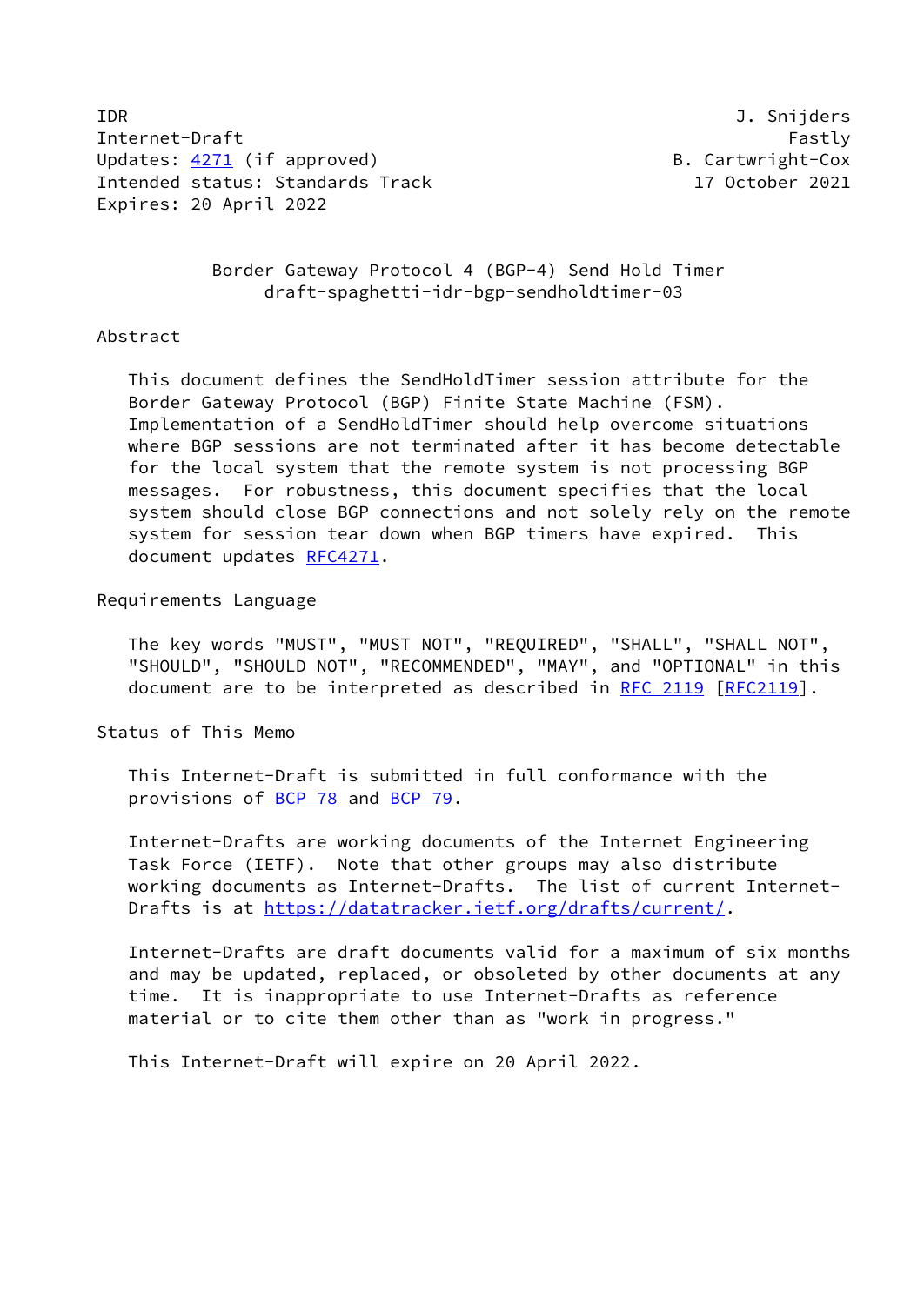<span id="page-1-1"></span>Internet-Draft BGP SendHoldTimer October 2021

Copyright Notice

 Copyright (c) 2021 IETF Trust and the persons identified as the document authors. All rights reserved.

This document is subject to **[BCP 78](https://datatracker.ietf.org/doc/pdf/bcp78)** and the IETF Trust's Legal Provisions Relating to IETF Documents ([https://trustee.ietf.org/](https://trustee.ietf.org/license-info) [license-info](https://trustee.ietf.org/license-info)) in effect on the date of publication of this document. Please review these documents carefully, as they describe your rights and restrictions with respect to this document. Code Components extracted from this document must include Simplified BSD License text as described in Section 4.e of the [Trust Legal Provisions](https://trustee.ietf.org/license-info) and are provided without warranty as described in the Simplified BSD License.

### Table of Contents

|                                                                     | $\overline{2}$           |
|---------------------------------------------------------------------|--------------------------|
| Example of a problematic scenario - RFC EDITOR: REMOVE BEFORE<br>2. |                          |
|                                                                     | $\frac{3}{2}$            |
| 3. Specification of the Send Hold Timer $\dots \dots \dots \dots$   | $\overline{3}$           |
| 3.1.                                                                | $\overline{3}$           |
| $3.2$ . SendHoldTimer_Expires Event Definition                      | $\overline{4}$           |
| $\frac{4}{1}$ . Send Hold Timer Expired Error Handling              | $\overline{5}$           |
| Implementation status - RFC EDITOR: REMOVE BEFORE<br>5.             |                          |
|                                                                     | $\overline{\phantom{0}}$ |
| 6.                                                                  | $\overline{5}$           |
| 7.                                                                  | 6                        |
| 8.                                                                  | 6                        |
| 9.                                                                  | 6                        |
| Normative References<br>9.1.                                        | 6                        |
| 9.2. Informative References                                         | $\overline{1}$           |
| Authors' Addresses                                                  | $\overline{1}$           |

# <span id="page-1-0"></span>[1](#page-1-0). Introduction

 This document defines the SendHoldTimer session attribute for the Border Gateway Protocol (BGP) [[RFC4271](https://datatracker.ietf.org/doc/pdf/rfc4271)] Finite State Machine (FSM) defined in [section 8.](#page-6-0)

 Failure to terminate a 'stuck' BGP session can result in Denial Of Service, the subsequent failure to generate and deliver BGP WITHDRAW messages to other BGP peers of the local system is detrimental to all participants of the inter-domain routing system. This phenomena is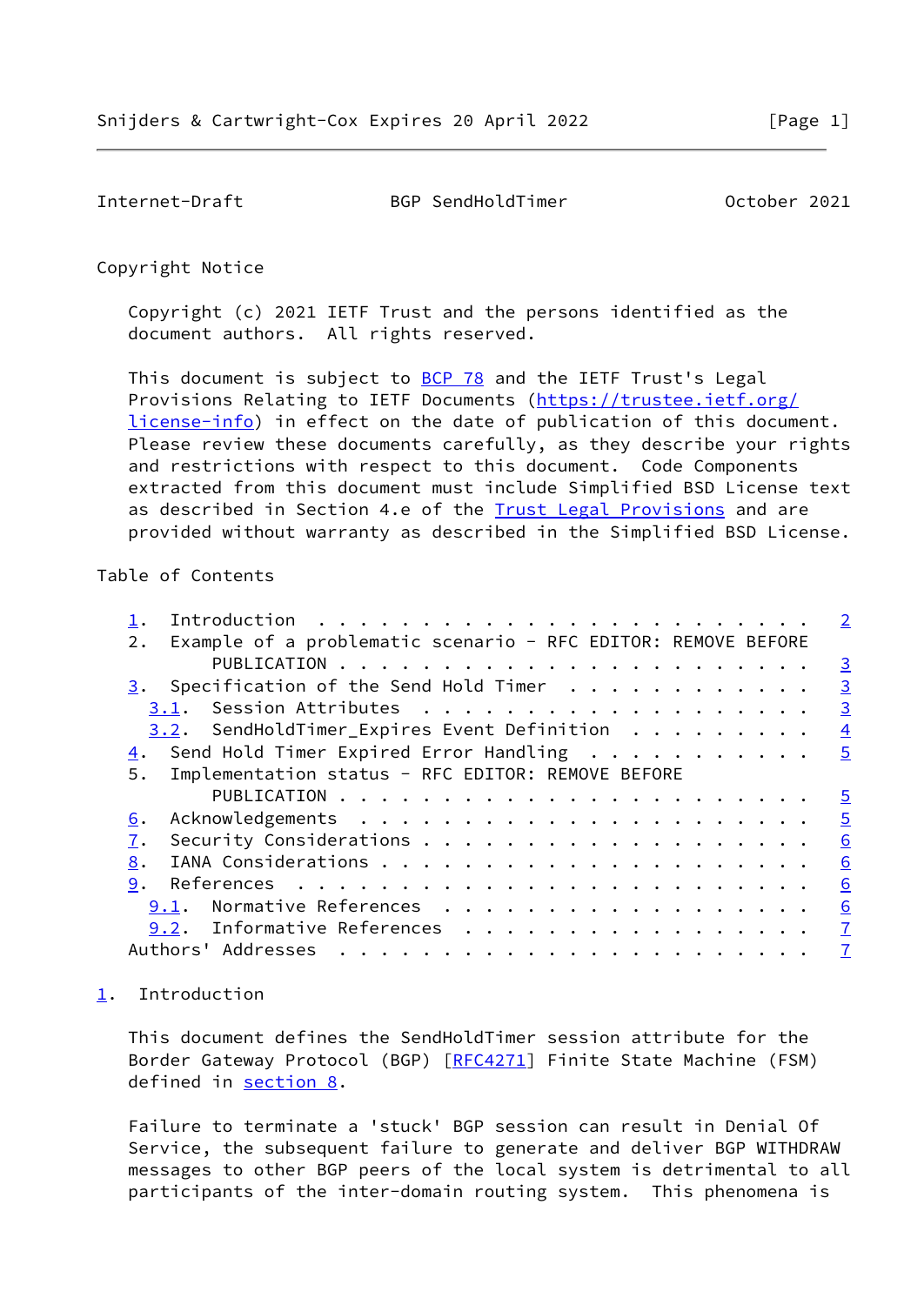theorised to have contributed to IP traffic backholing events in global Internet routing system [\[bgpzombies](#page-6-5)].

Snijders & Cartwright-Cox Expires 20 April 2022 [Page 2]

<span id="page-2-0"></span>Internet-Draft BGP SendHoldTimer October 2021

 This specification intends to improve this situation by requiring sessions to be terminated if the local system has detected that the remote system cannot possibly have received any BGP messages for the duration of the SendHoldTimer. Through codification of the aforementioned requirement, operators will benefit from consistent behavior across different BGP implementations.

 BGP speakers following this specification do not exclusively rely on remote systems robustly closing connections, but will also locally close connections.

<span id="page-2-2"></span>[2](#page-2-2). Example of a problematic scenario - RFC EDITOR: REMOVE BEFORE PUBLICATION

 A malfunctioning or overwhelmed peer may cause data on the BGP socket in the local system to back up, and the current RFC specification will not cause the session to be torn down. For example, as BGP runs over TCP [\[RFC0793](https://datatracker.ietf.org/doc/pdf/rfc0793)] it is possible for hosts in the ESTABLISHED state to encounter a BGP peer that is advertising a TCP Receive Window (RCV.WND) of size zero and thus preventing the local system from sending KEEPALIVE, CEASE, WITHDRAW, UPDATE, or other critical messages across the wire. At the moment of writing, most BGP implementations appear unable to handle this situation in a robust fashion.

 Generally BGP implementation have no visibility into lower-layer subsystems such as TCP or the peer's current Receive Window. Therefor this document banks on BGP implementations being able to detect an inability to push more data to the remote peer, at which point the SendHoldTimer starts.

<span id="page-2-1"></span>[3](#page-2-1). Specification of the Send Hold Timer

 BGP speakers are implemented following a conceptual model "BGP Finite State Machine" (FSM), which is outlined in section [8 of \[RFC4271\]](https://datatracker.ietf.org/doc/pdf/rfc4271#section-8). This specification updates the BGP FSM as following: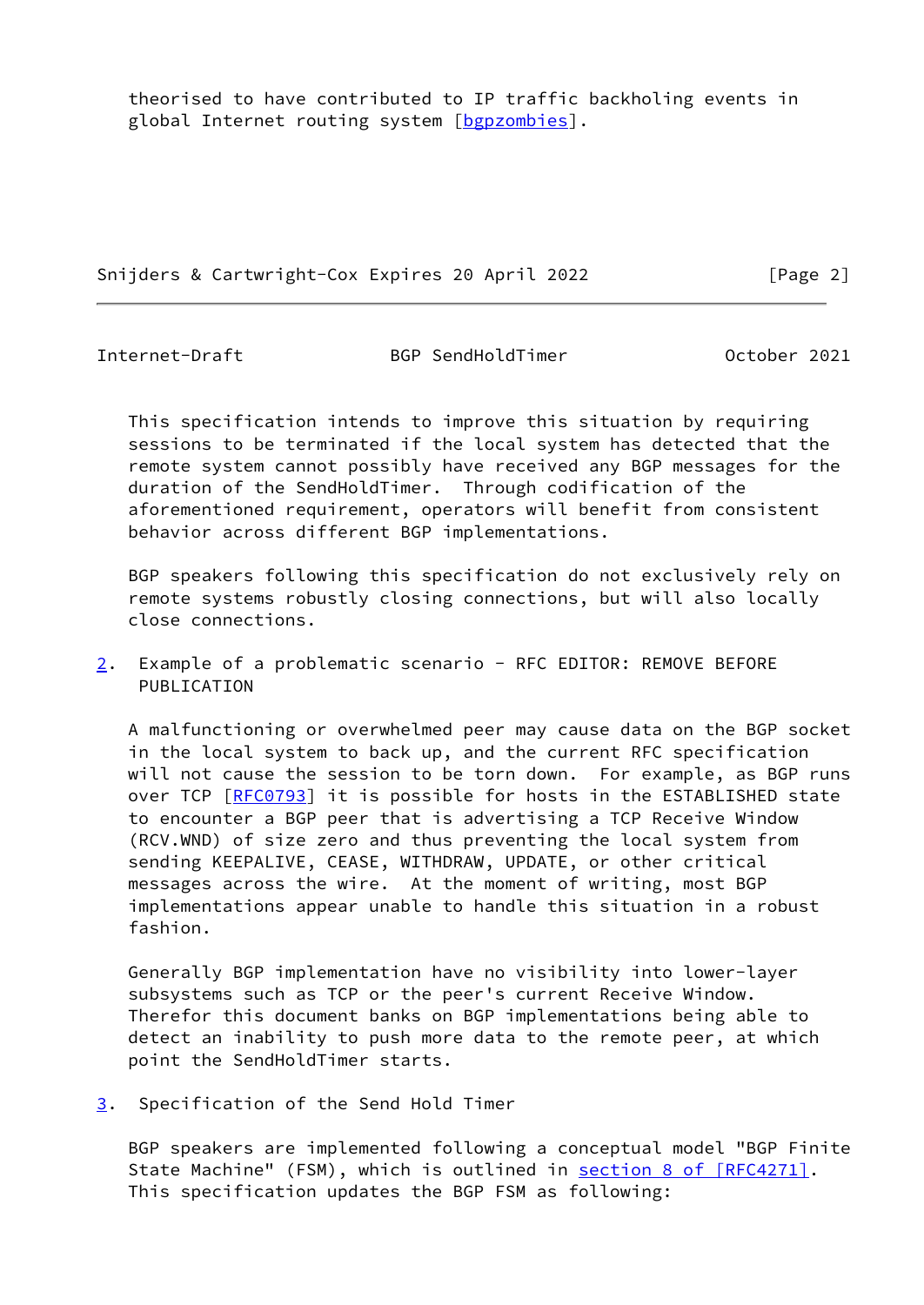## <span id="page-3-0"></span>[3.1](#page-3-0). Session Attributes

 The following mandatory session attributes are added to paragraph 6 of [Section 8,](#page-6-0) before "The state session attribute indicates the current state of the BGP FSM":

- 9) SendHoldTimer
- 10) SendHoldTime (an initial value of 4 minutes is recommended)

Snijders & Cartwright-Cox Expires 20 April 2022 [Page 3]

<span id="page-3-2"></span>Internet-Draft BGP SendHoldTimer October 2021

<span id="page-3-1"></span>[3.2](#page-3-1). SendHoldTimer\_Expires Event Definition

Section [8.1.3 \[RFC4271\]](https://datatracker.ietf.org/doc/pdf/rfc4271#section-8.1.3) is extended as following:

 Event XX: SendHoldTimer\_Expires Definition : An event generated when the SendHoldTimer expires. Status: Mandatory

- If the SendHoldTimer\_Expires (Event XX), the local system:
	- logs a message with the BGP Error Notification Code "Send Hold Timer Expired",
	- releases all BGP resources,
	- sets the ConnectRetryTimer to zero,
	- drops the TCP connection,
	- increments the ConnectRetryCounter,
	- (optionally) performs peer oscillation damping if the DampPeerOscillations attribute is set to TRUE, and
	- changes its state to Idle.

 If the DelayOpenTimer\_Expires event (Event 12) occurs in the Connect state, the local system: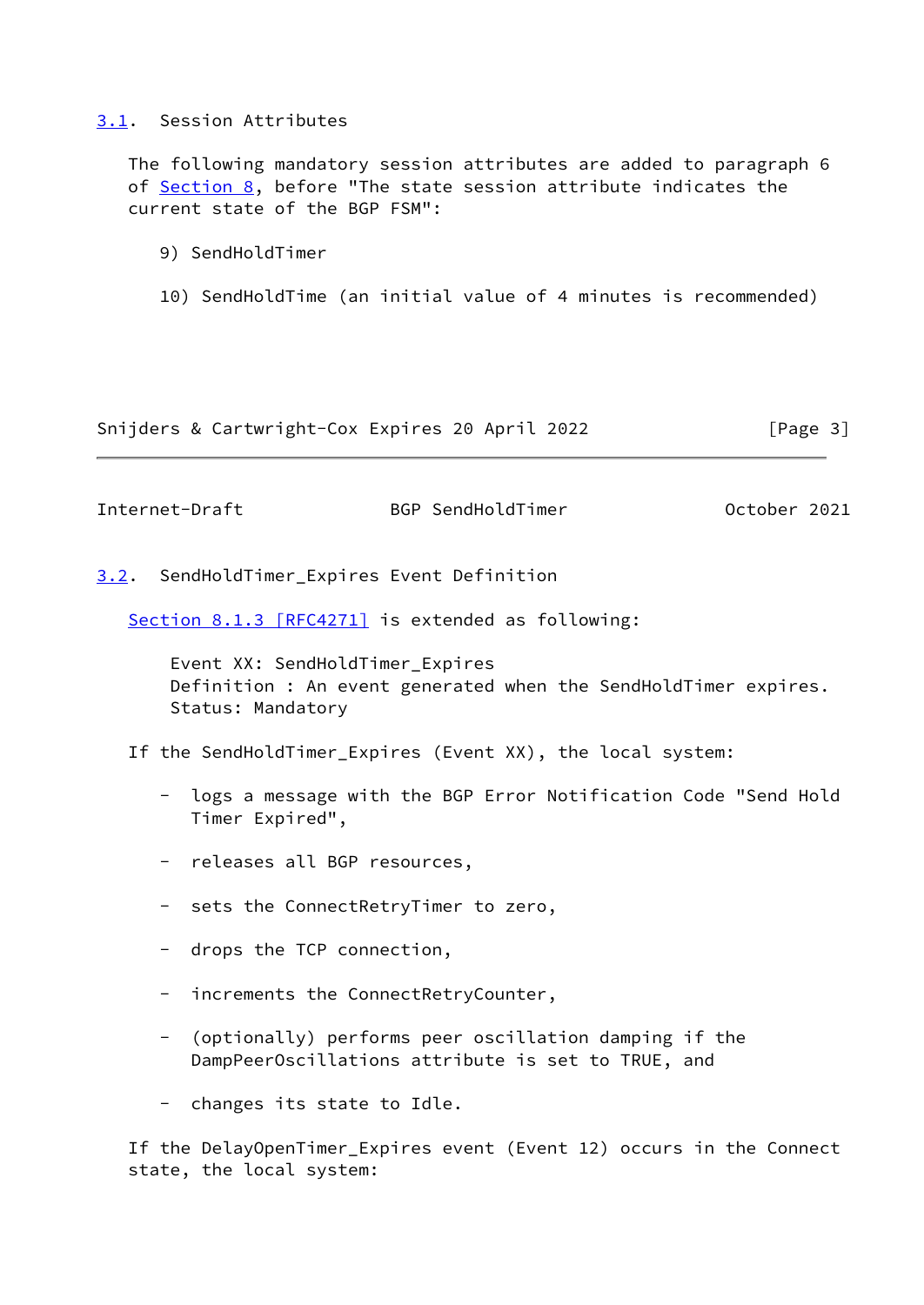- sends an OPEN message to its peer,
- sets the HoldTimer to a large value, and
- sets the SendHoldTimer to a large value, and
- changes its state to OpenSent.

If the DelayOpen attribute is set to FALSE, the local system:

- stops the ConnectRetryTimer (if running) and sets the ConnectRetryTimer to zero,
- completes BGP initialization
- sends an OPEN message to its peer,
- sets the HoldTimer to a large value, and

Snijders & Cartwright-Cox Expires 20 April 2022 [Page 4]

<span id="page-4-1"></span>Internet-Draft BGP SendHoldTimer October 2021

- sets the SendHoldTimer to a large value, and
- changes its state to OpenSent.
- A HoldTimer value of 4 minutes is suggested.
- A SendHoldTimer value of 4 minutes is suggested.
- <span id="page-4-0"></span>[4](#page-4-0). Send Hold Timer Expired Error Handling

 If a system does not send and receive successive KEEPALIVE, UPDATE, and/or NOTIFICATION messages within the period specified in the Send Hold Time, then the BGP connection is closed and a log message is emitted.

<span id="page-4-2"></span>[5](#page-4-2). Implementation status - RFC EDITOR: REMOVE BEFORE PUBLICATION

 This section records the status of known implementations of the protocol defined by this specification at the time of posting of this Internet-Draft, and is based on a proposal described in [RFC 7942](https://datatracker.ietf.org/doc/pdf/rfc7942). The description of implementations in this section is intended to assist the IETF in its decision processes in progressing drafts to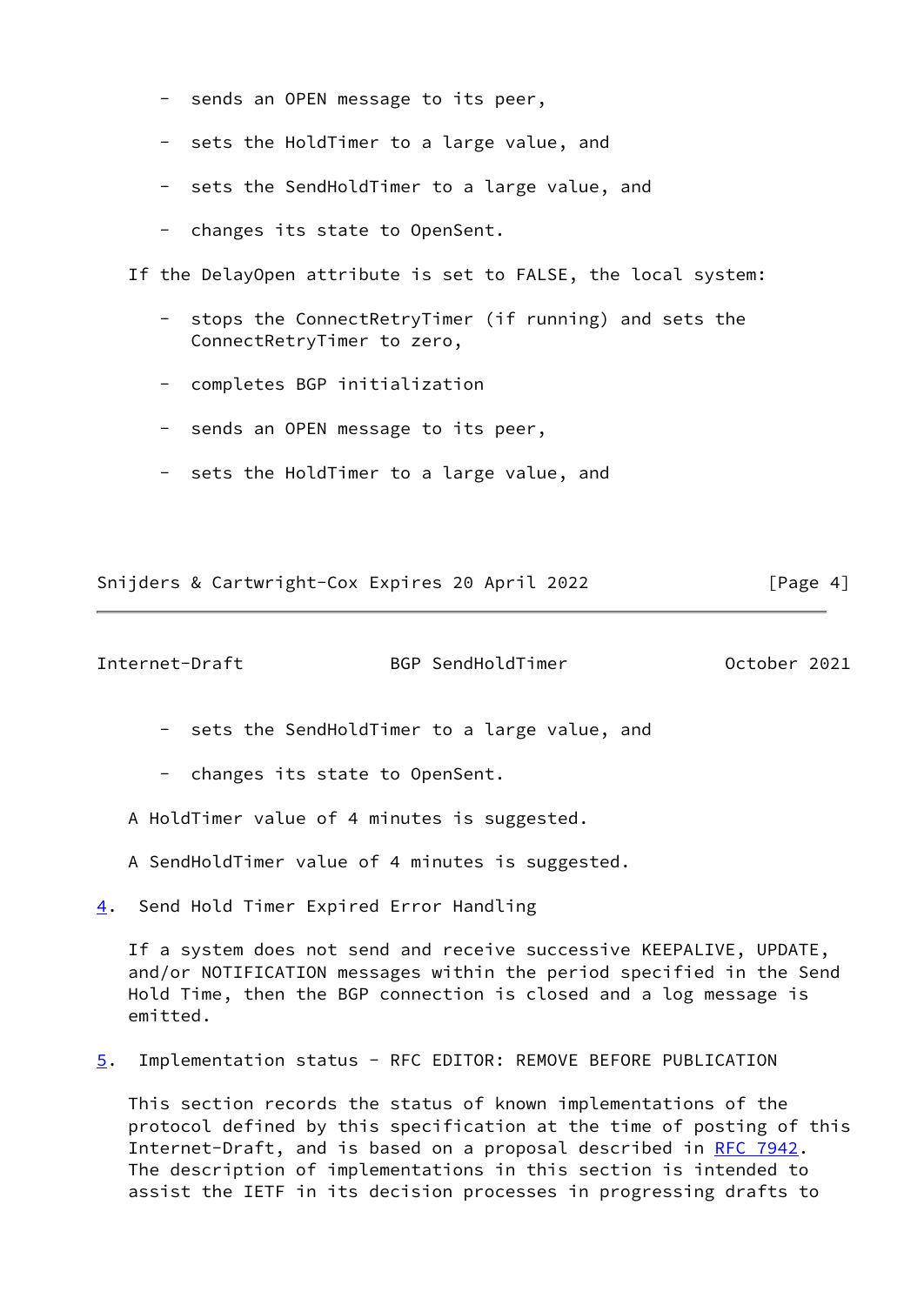RFCs. Please note that the listing of any individual implementation here does not imply endorsement by the IETF. Furthermore, no effort has been spent to verify the information presented here that was supplied by IETF contributors. This is not intended as, and must not be construed to be, a catalog of available implementations or their features. Readers are advised to note that other implementations may exist.

According to [RFC 7942](https://datatracker.ietf.org/doc/pdf/rfc7942), "this will allow reviewers and working groups to assign due consideration to documents that have the benefit of running code, which may serve as evidence of valuable experimentation and feedback that have made the implemented protocols more mature. It is up to the individual working groups to use this information as they see fit".

- \* OpenBGPD [\[openbgpd](#page-7-0)]
- <span id="page-5-0"></span>[6](#page-5-0). Acknowledgements

 The authors would like to thank William McCall and Theo de Raadt for their helpful review of this document.

|  | Snijders & Cartwright-Cox Expires 20 April 2022 |  |  | [Page 5] |  |
|--|-------------------------------------------------|--|--|----------|--|
|  |                                                 |  |  |          |  |

<span id="page-5-2"></span>Internet-Draft BGP SendHoldTimer October 2021

# <span id="page-5-1"></span>[7](#page-5-1). Security Considerations

 This specification addresses the vulnerability of a BGP speaker to a potential attack whereby a BGP peer can pretend to be unable to process BGP messages and in doing so create a scenario where the local system is poisoned with stale routing information.

 There are three detrimental aspects to the problem of not robustly handling 'stuck' peers:

- $*$  Failure to send BGP messages to a peer implies the peer is operating based on stale routing information.
- \* Failure to disconnect from a 'stuck' peer hinders the local system's ability to construct a non-stale local Routing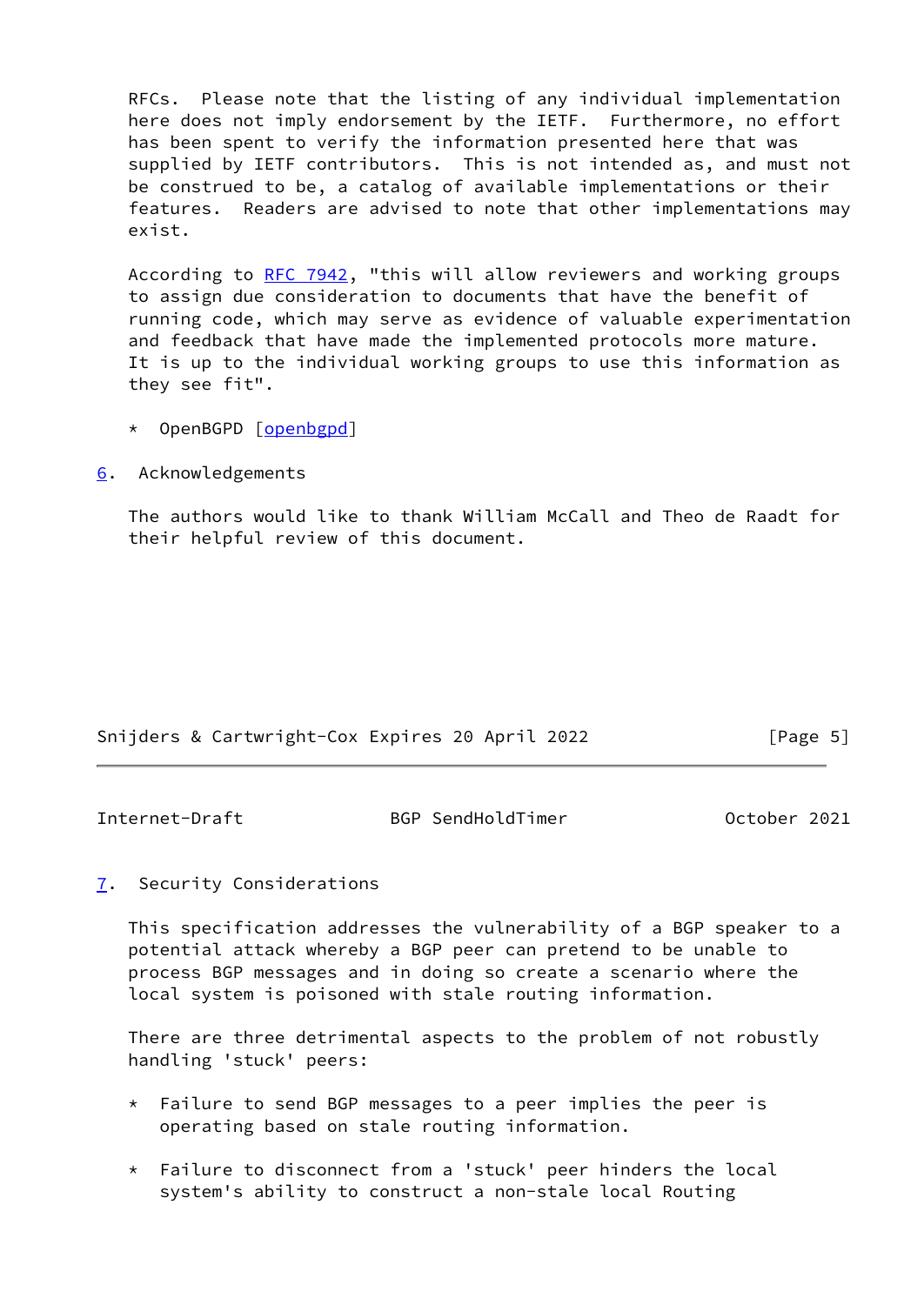Information Base (RIB).

 \* Failure to disconnect from a 'stuck' peer hinders the local system's ability to inform other BGP peers with current network reachability information.

 In other respects, this specification does not change BGP's security characteristics.

<span id="page-6-0"></span>[8](#page-6-0). IANA Considerations

 This document requests IANA to assign a value named "Send Hold Timer Expired" in the "BGP Error (Notification) Codes" sub-registry under the "Border Gateway Protocol (BGP) Parameters" registry.

<span id="page-6-1"></span>[9](#page-6-1). References

<span id="page-6-2"></span>[9.1](#page-6-2). Normative References

- [RFC0793] Postel, J., "Transmission Control Protocol", STD 7, [RFC 793](https://datatracker.ietf.org/doc/pdf/rfc793), DOI 10.17487/RFC0793, September 1981, <<https://www.rfc-editor.org/info/rfc793>>.
- [RFC2119] Bradner, S., "Key words for use in RFCs to Indicate Requirement Levels", [BCP 14](https://datatracker.ietf.org/doc/pdf/bcp14), [RFC 2119](https://datatracker.ietf.org/doc/pdf/rfc2119), DOI 10.17487/RFC2119, March 1997, <[https://www.rfc-editor.org/info/rfc2119>](https://www.rfc-editor.org/info/rfc2119).
- [RFC4271] Rekhter, Y., Ed., Li, T., Ed., and S. Hares, Ed., "A Border Gateway Protocol 4 (BGP-4)", [RFC 4271,](https://datatracker.ietf.org/doc/pdf/rfc4271) DOI 10.17487/RFC4271, January 2006, <[https://www.rfc-editor.org/info/rfc4271>](https://www.rfc-editor.org/info/rfc4271).

Snijders & Cartwright-Cox Expires 20 April 2022 [Page 6]

<span id="page-6-4"></span>Internet-Draft BGP SendHoldTimer October 2021

[RFC8174] Leiba, B., "Ambiguity of Uppercase vs Lowercase in [RFC](https://datatracker.ietf.org/doc/pdf/rfc2119) [2119](https://datatracker.ietf.org/doc/pdf/rfc2119) Key Words", [BCP 14](https://datatracker.ietf.org/doc/pdf/bcp14), [RFC 8174,](https://datatracker.ietf.org/doc/pdf/rfc8174) DOI 10.17487/RFC8174, May 2017, [<https://www.rfc-editor.org/info/rfc8174](https://www.rfc-editor.org/info/rfc8174)>.

<span id="page-6-3"></span>[9.2](#page-6-3). Informative References

<span id="page-6-5"></span>[bgpzombies]

Fontugne, R., "BGP Zombies", April 2019,